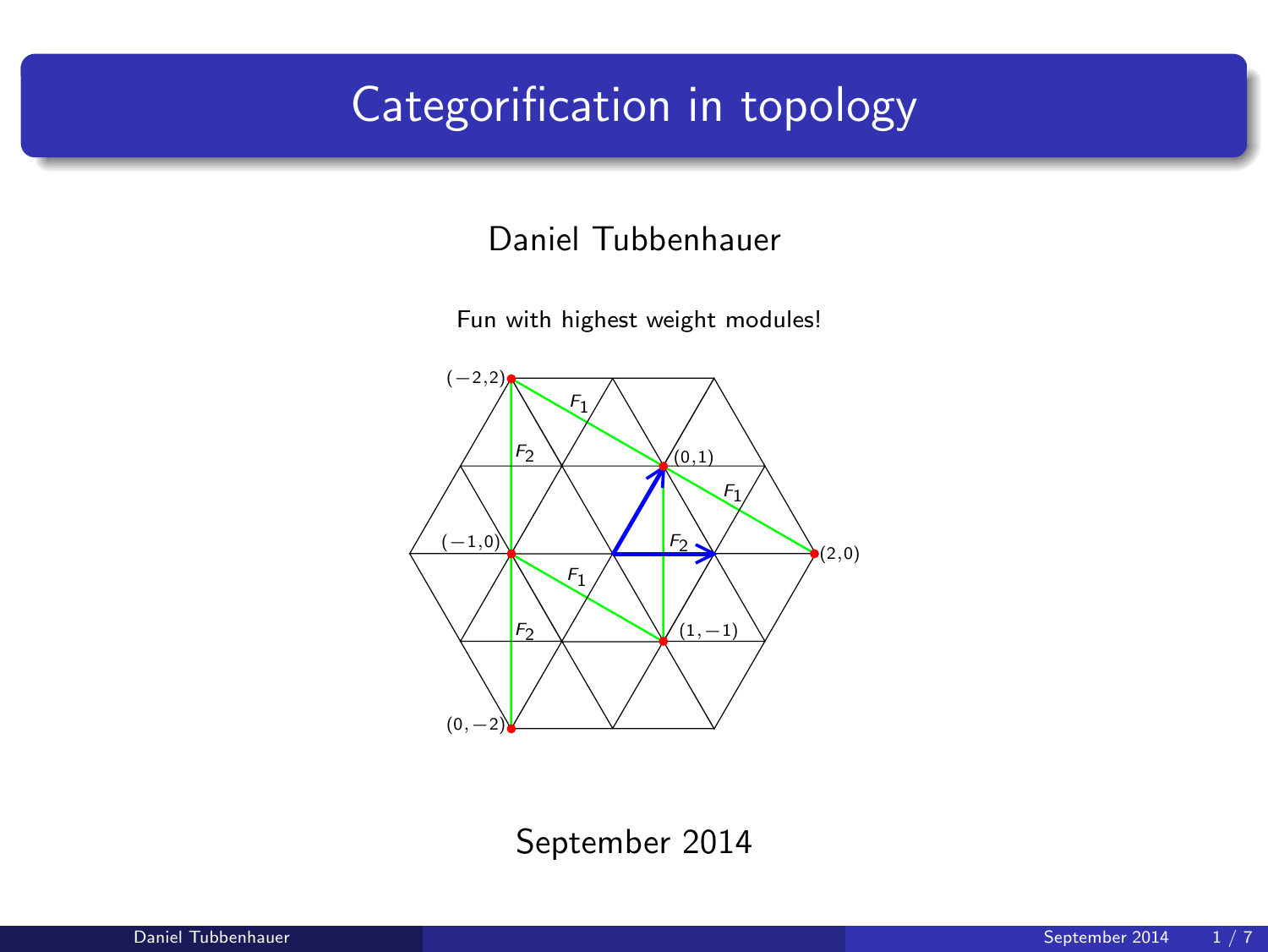#### Theorem(Jones 1984)

There is a polynomial  $J(\cdot)$  from the set of oriented link diagrams which is invariant under the three Reidemeister moves. Thus, it gives rise to a map from the set of all oriented links in  $S^3$  to  $\mathbb{Z}[q,q^{-1}]$ : The Jones polynomial.

- It was also extended to other set-ups.
- Nowadays the Jones polynomial is known to be related to different fields of modern mathematics and physics, e.g. the Witten-Reshetikhin-Turaev invariants of 3-manifolds originated from the Jones polynomial.
- The Jones revolution: Before Jones there was only one link polynomial. After Jones there were whole families of link polynomials.
- Thus, the question has changed: Instead of getting new link polynomials, we have to order them!
- Reshetikhin-Turaev: Representation theory of  $U_{q}(sI_{2})$  does the trick!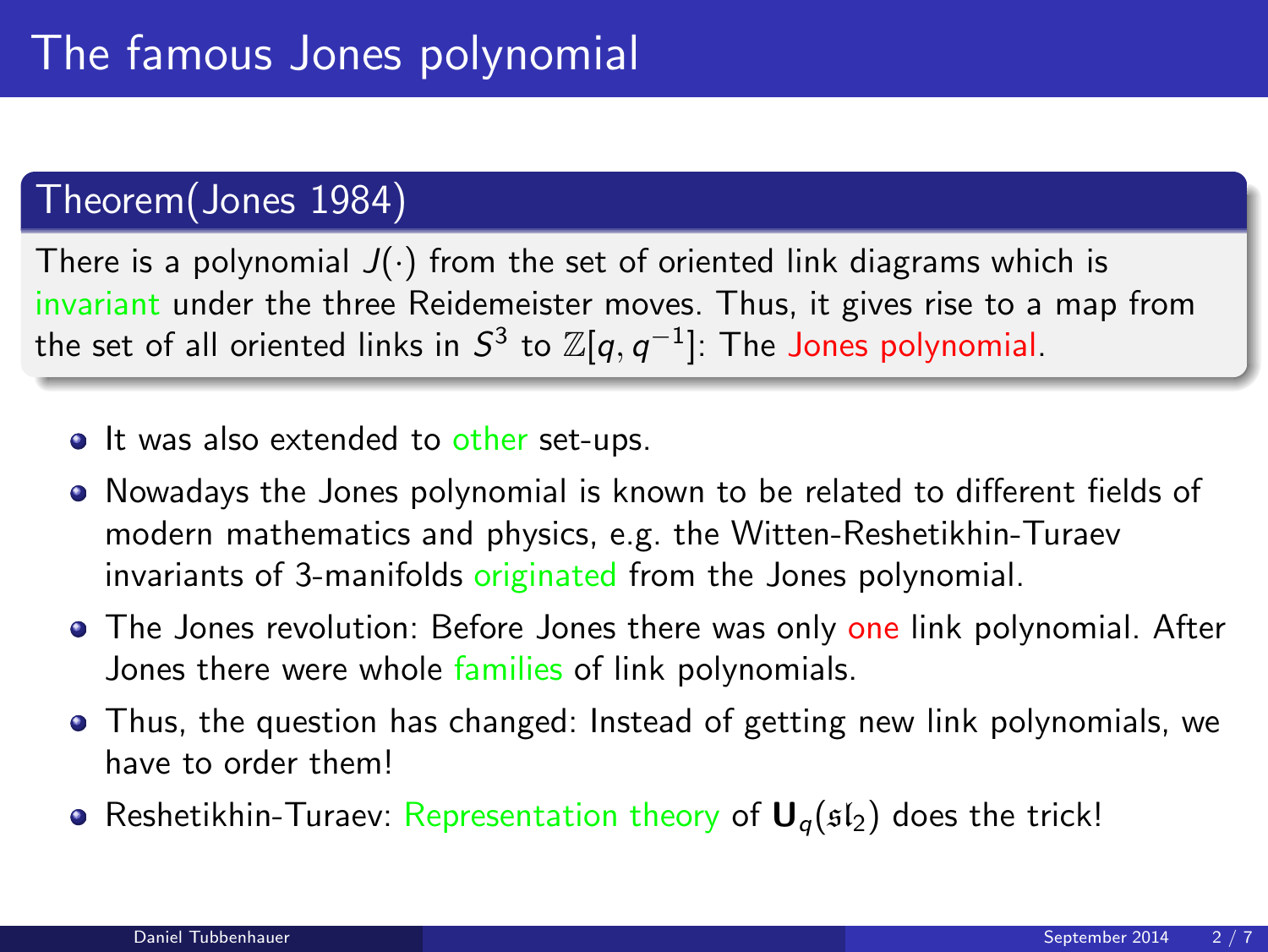### Theorem(Khovanov 1999)

There is a chain complex  $\mathsf{Kh}(\cdot)$  of graded vector spaces whose homotopy type is a link invariant. Its graded Euler characteristic gives the Jones polynomial.

### Theorem(Khovanov, Bar-Natan, Clark-Morrison-Walker,...)

The  $\mathsf{Kh}(\cdot)$  can be extended to a functor from the category of links in  $\mathcal{S}^3$  to the category chain complexes of graded vector spaces.

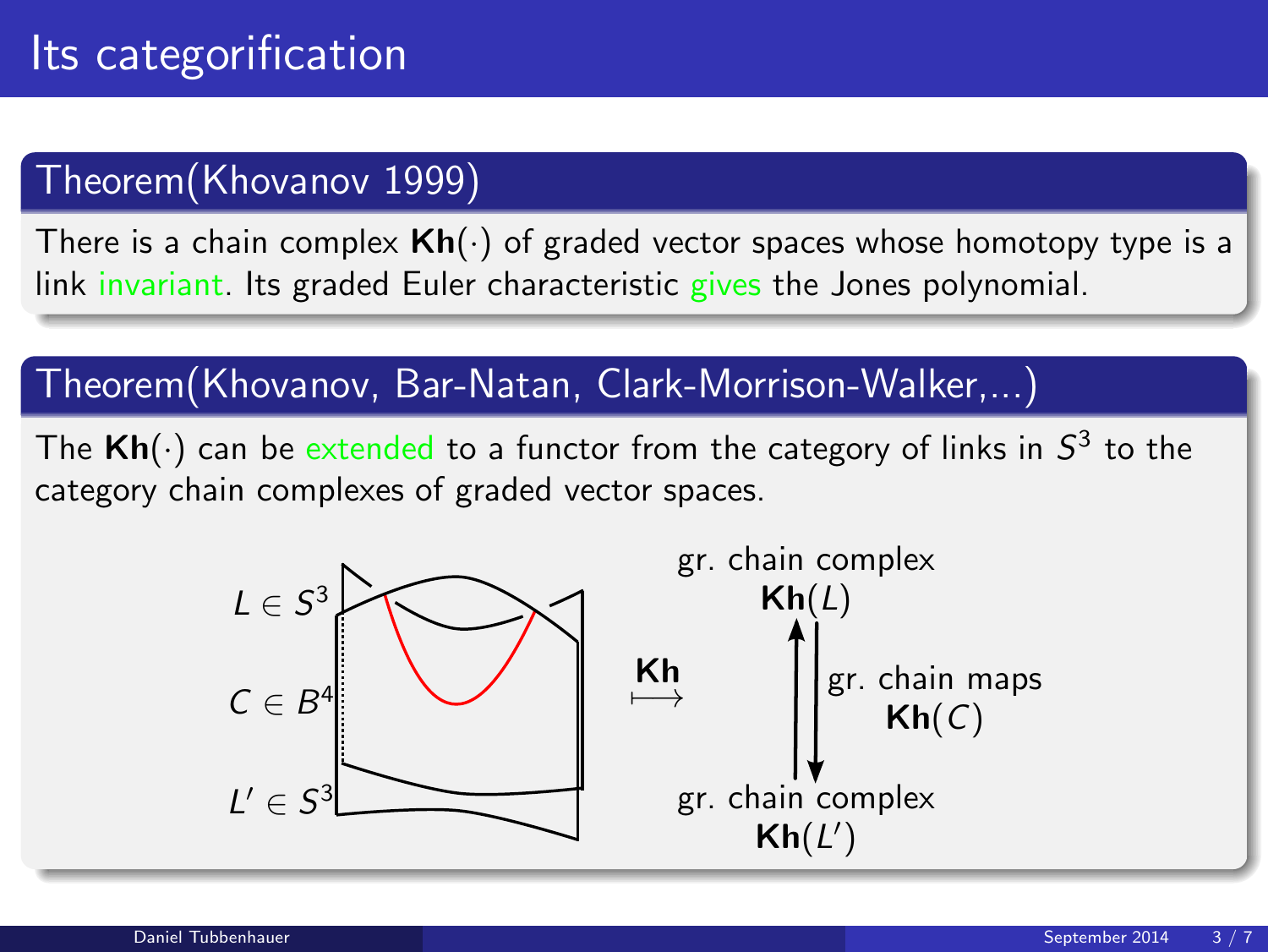- Khovanov's construction can be extended to different set-ups.
- Rasmussen obtained from the homology an invariant that "knows" the slice genus and used it to give a combinatorial proof of the Milnor conjecture.
- Rasmussen also gives a way to combinatorial construct exotic  $\mathbb{R}^4$ .
- Kronheimer and Mrowka showed that Khovanov homology detects the unknot. This is still an open question for the Jones polynomial.
- **Exen better: Hedden-Ni and Batson-Seed proved that it detects unlinks. This** is known to be false for the Jones polynomial.
- Before I forget: It is a strictly stronger invariant.

After Khovanov lots of other homologies of "Khovanov-type" were discovered. So we need to understand this better.

Since I have all the time in the world, I go into all gory details today.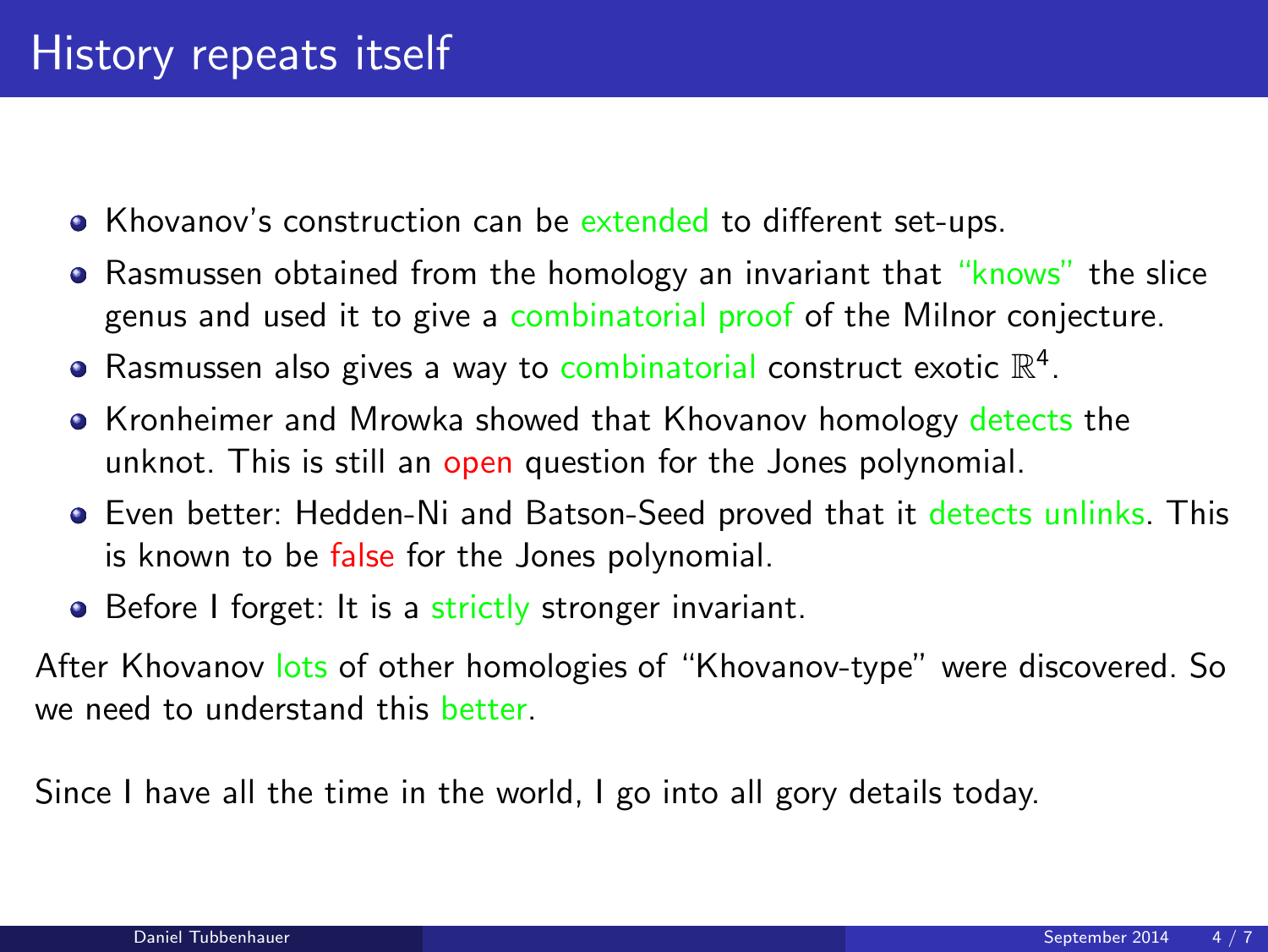### Categorified symmetries

Let A be some algebra, M be a A-module and  $\mathcal C$  be a suitable category.

"Usual" /o/o/o/o/o /o/o/o/o/o/o /o/o/o/o/o /"Higher"

$$
a \mapsto f_a \in \text{End}(M) \ \ \text{isomorphism} \ a \mapsto \mathcal{F}_a \in \text{End}(\mathcal{C})
$$

$$
(f_{a_1} \cdot f_{a_2})(m) = f_{a_1 a_2}(m) \sim \sim \sim \sim \sim \sim (\mathcal{F}_{a_1} \circ \mathcal{F}_{a_2})(\begin{matrix} X \\ \varphi \end{matrix}) \cong \mathcal{F}_{a_1 a_2} \begin{pmatrix} X \\ \varphi \end{pmatrix}
$$

A (weak) categorification of the A-module M should be though of a categorical action of A on a suitable category C with an isomorphism  $\psi$  such that

$$
K_0(C) \otimes A \xrightarrow{[\mathcal{F}_a]} K_0(C) \otimes A
$$
  
\n
$$
\psi \downarrow \qquad \circlearrowleft \qquad \qquad \downarrow \psi
$$
  
\n
$$
M \xrightarrow{\cdot a} M.
$$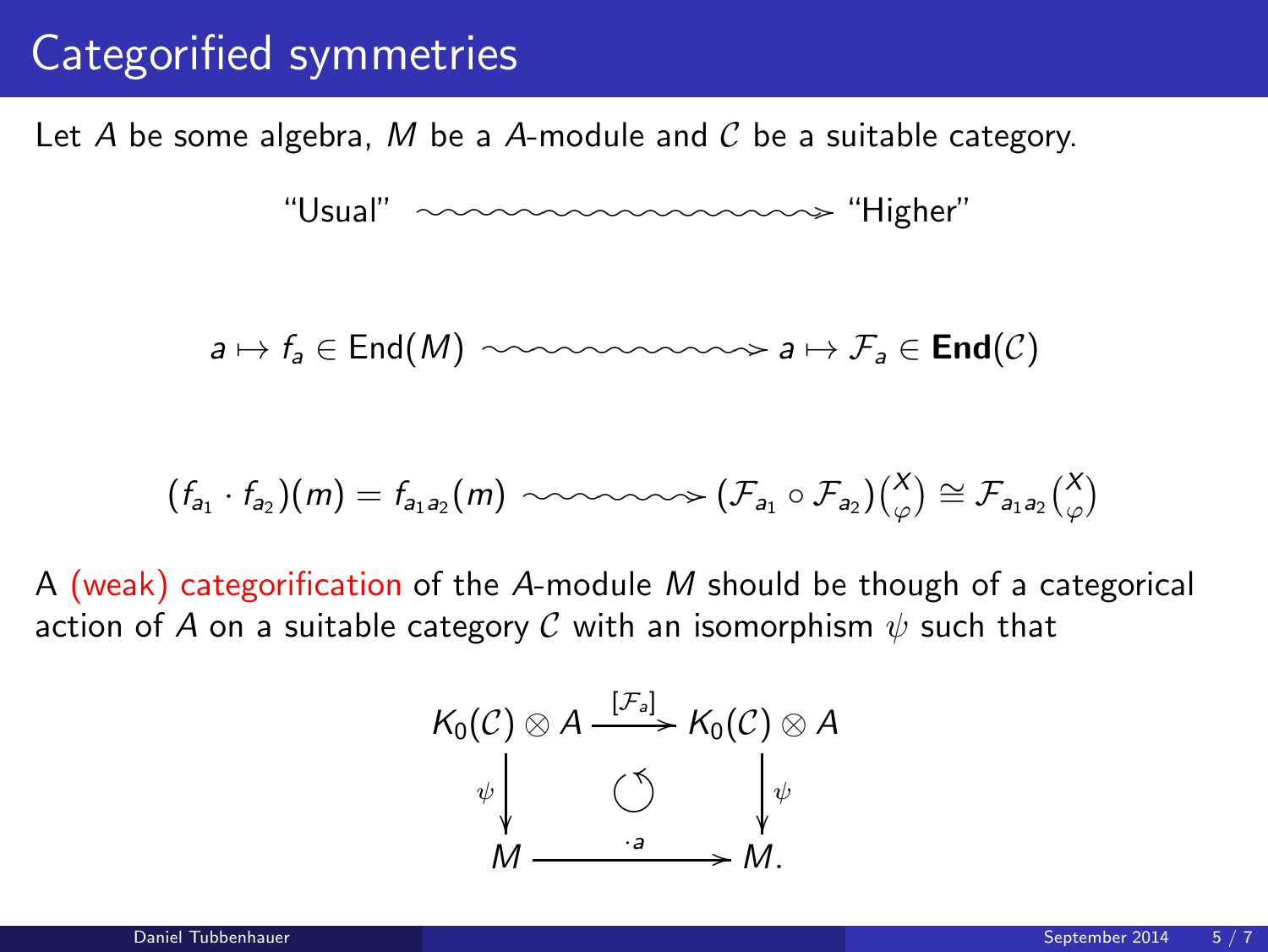# Highest weight modules are (very) unique



#### Theorem(Rouquier 2008, Cautis-Lauda 2011, Cautis 2014)

Up to small preconditions: There is a unique category  $\mathcal{V}_\Lambda$  that categorifies the  $\dot{\mathsf{U}}_q(\mathfrak{sl}_d)$ -module of highest weight  $\Lambda$  determined on the level of  $\mathsf{K}_0.$ 

### Conclusion(Morally: Khovanov homology is the unique link homology)

We get Khovanov homology using  $V_{\Lambda}$ . Moreover, any other link homology that on the level of  $K_0$  (plus  $\varepsilon$ ) agrees with Khovanov homology give Khovanov homology.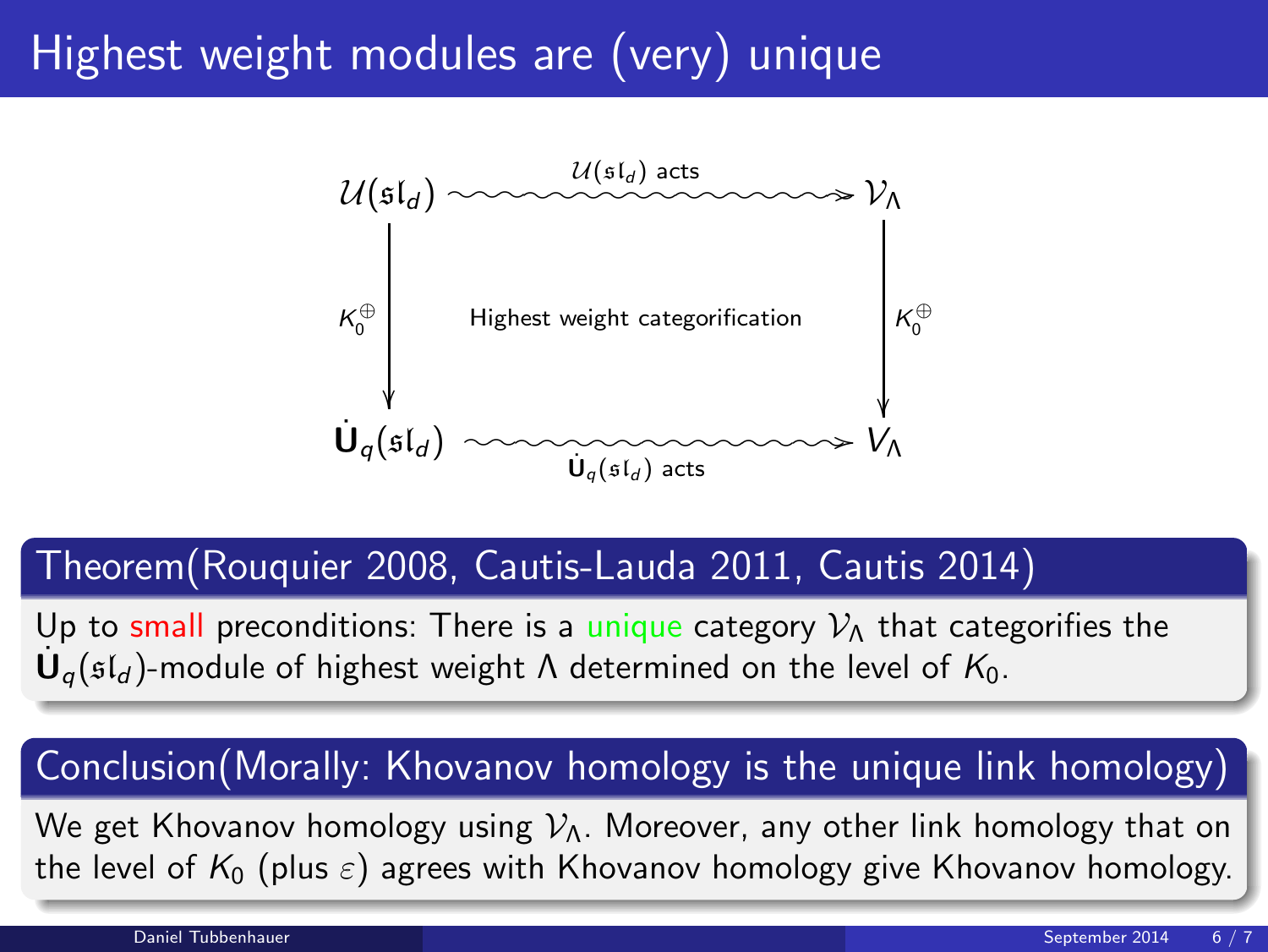There is still much to do...